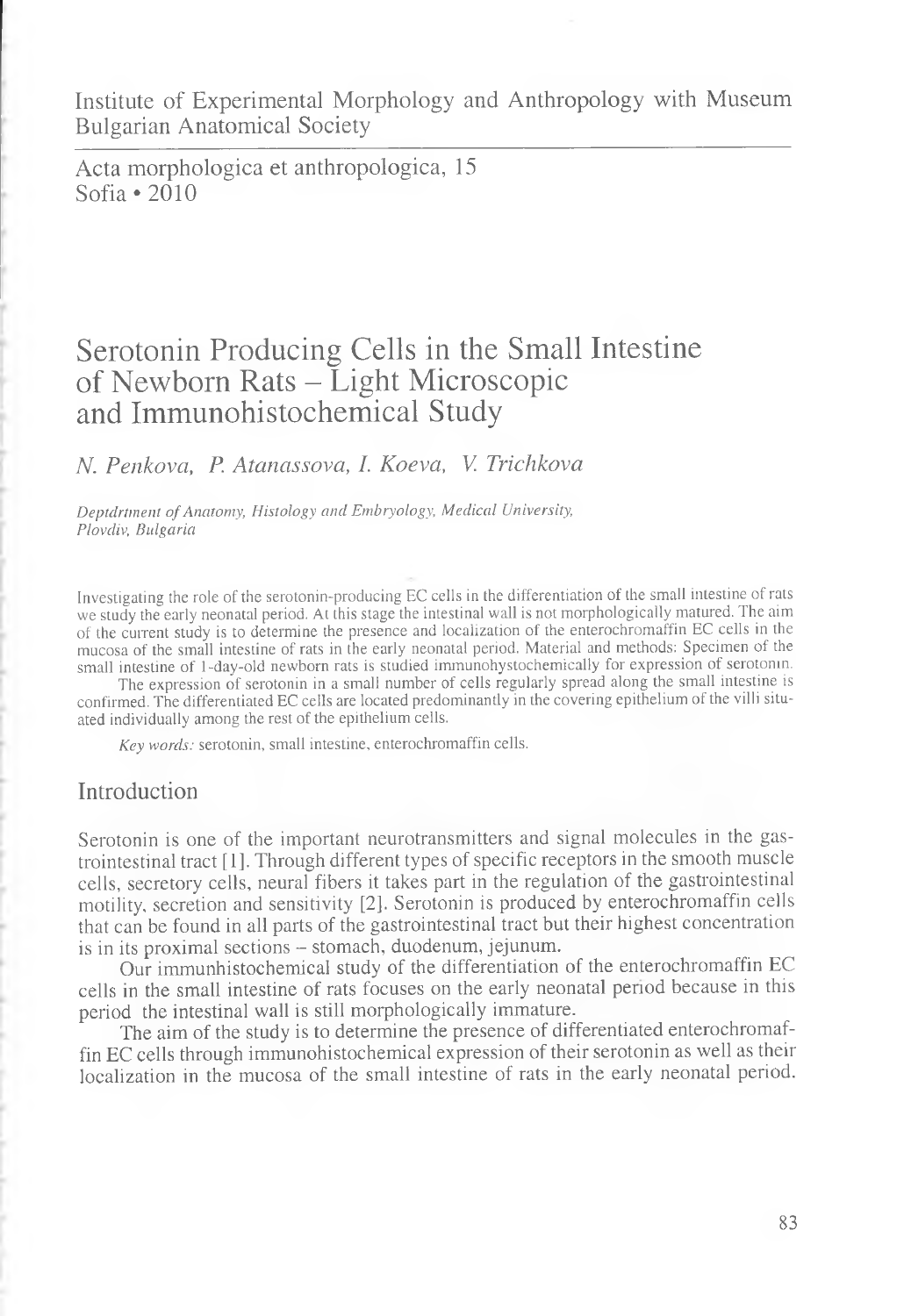## Materials and Methods

The study is carried out on fragments of the small intestine of 10 one-day-old rats. The material for the immunohistochemical study of serotonin is fixed in Buen's solution for 24 hours. Paraffin slides are investigated by the ABC method with primary antibody for MAB352 serotonin (rabbit polyclonal antibody - Chemicon USA) dilution 1:200 at 4°C for 12 hours. Serotonin is visualized as brown colored granules.

#### Results

r

1 he toutine study of the paraffin slides coloured with H-E staining shows that morphogenetic piocesses in the small intestine of the one-day-old rats are not yet complete. The intestinal villi of the newborn are high and parallel to each other. They have a thin basal pait and a widening central part. The covering epithelium is columnar and single-layer. In between the villi there is a small number of shallow crypts. The muscular coat is composed of spindle shaped smooth muscle cells arranged in thick layers in different directions (Fig. 1).

The immunohistochemical study showed presence of differentiated EC cells through the expiession of the serotonin they contain. The reaction is positive in a small number of cells. They are situated in the covering epithelium of the intestinal villi (Figs. 2, 3). The cells are cone-shaped. The expression of serotonin is localized in the wide basal part of the cell (Fig. 4).



Fig. 1. Small intestine from a one-day-old rat. Parallel villi with an irregular shape. Shallow crypts of Lieberkuhn. Paraffin slides. HE, x 4.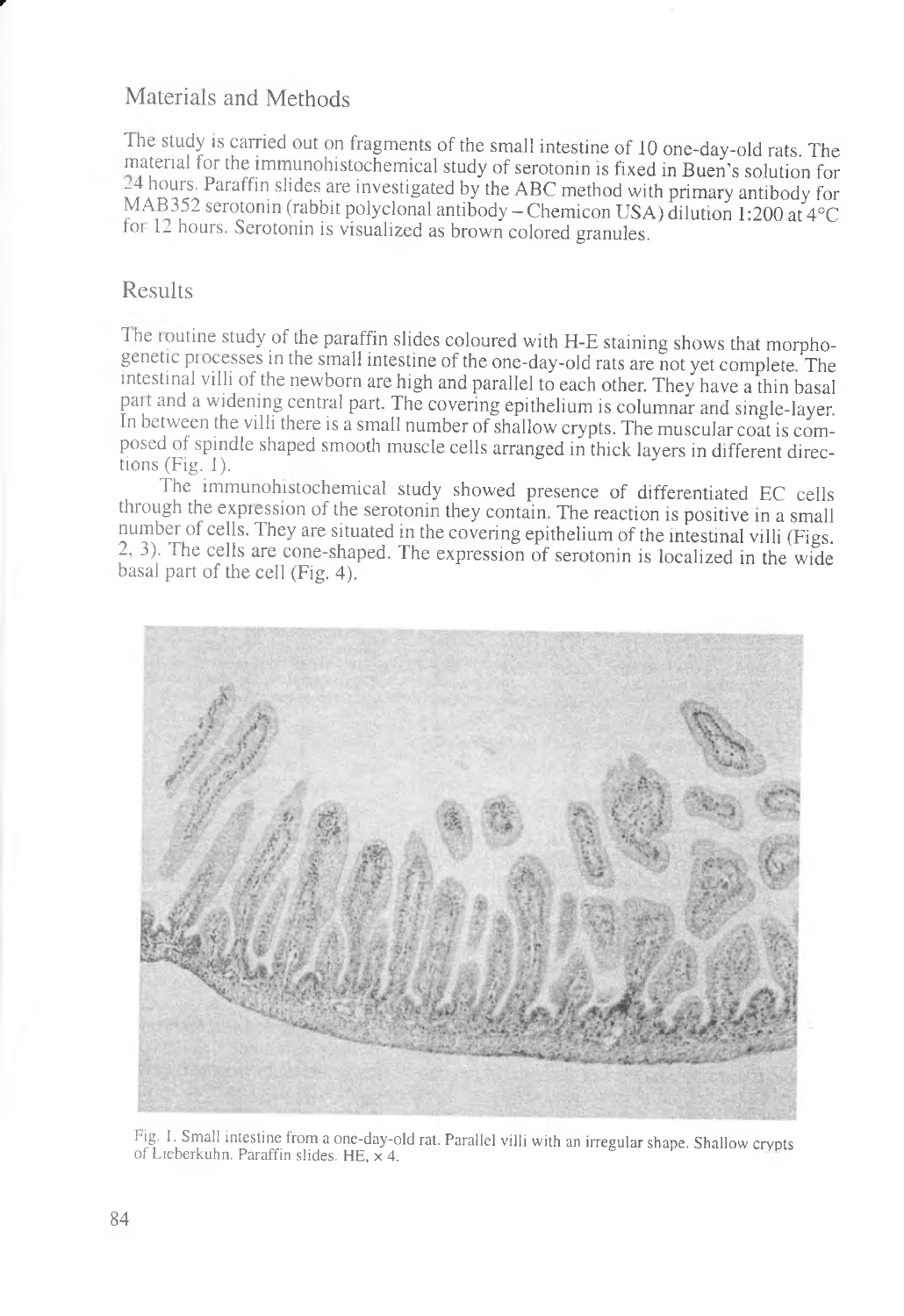

Fig. 2. Small intestine from a one-day-old rat. Transverse sections of villi. Expression of serotonin in the covering epithelium in one of the villi. Paraffin slides,  $\times 20$ 



Fig. 3. Longitude slide of a villus of the small intestine of a one-day-old rat. Expression of serotonin in a cell from the covering epithelium. Paraffin slides,  $\times$  40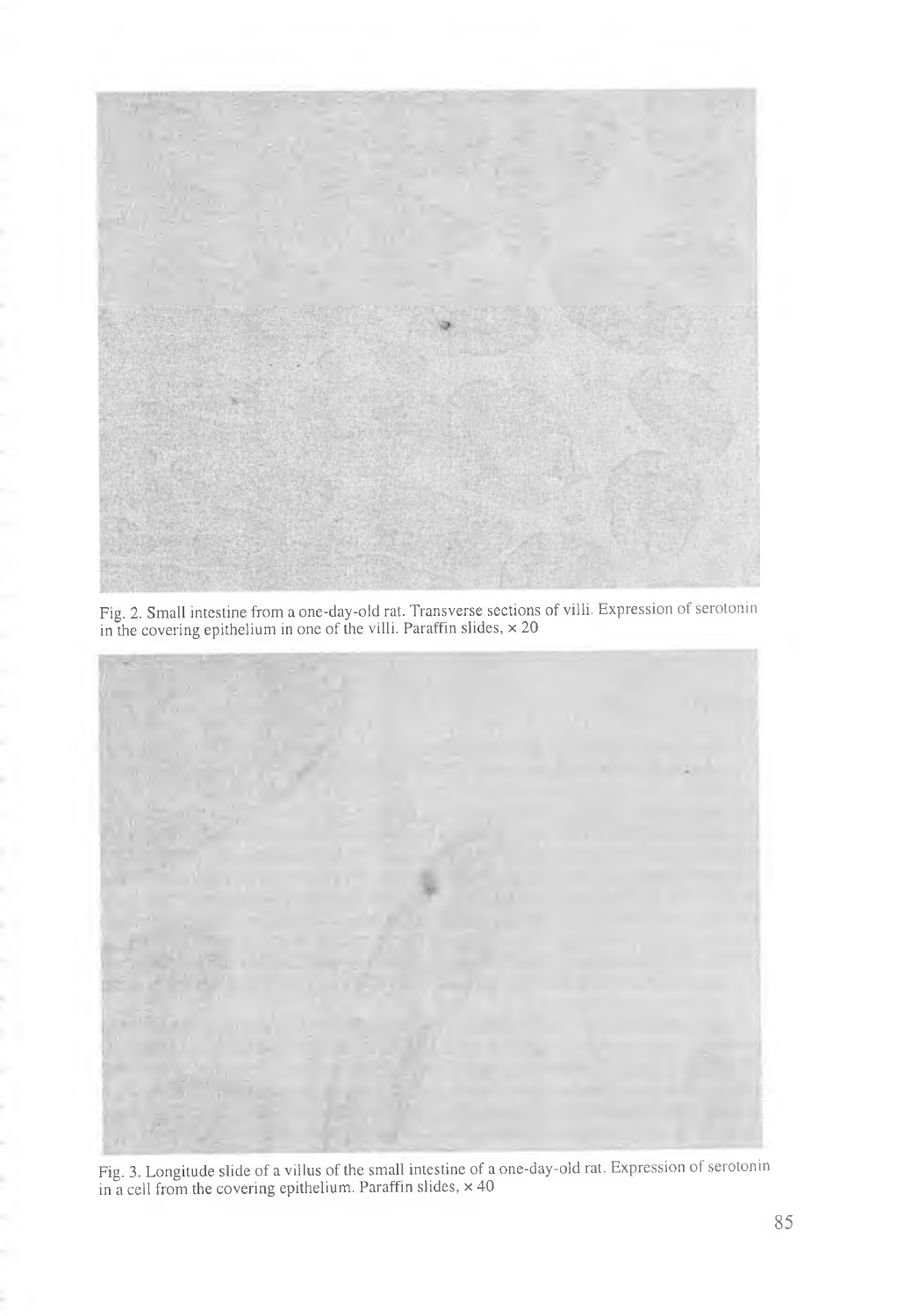

Fig. 4. Transverse section of a villus of the small intestine of a one-day-old rat. Expression of serotonin in the basal part of an EC cell. Paraffin slides,  $\times$  40

### Discussion

The adult intestinal epithelium is organized into villi, which project into the gut lumen. At the base of the villi are the crypts of Lieberkuhn which contain the stem cell compartment. That small group of proliferating undifferentiated stem cells produces the following phenotypes - absorption cells, goblet cells, enteroendocrine cells which migrate towards the nearby villi [4]. The migration of the cells along the proximo-todisttal and crypto-to-villus gradient is influenced by alterations in the composition of the extracellular matrix via cell surface receptors of epithelial cells that interact with proteins of the extracellular matrix [3]. Studying the regenerating processes of the superficial intestinal wounds Jaladanki N. R a o et al. (1999) [5] established that the regeneration of the damaged enterocytes of the intestinal villi is carried out through a migration of differentiated intestinal crypt cells towards the villi. The factors "that damage the intestinal cell differentiation lead to decreased cell migration after superficial wounding of the mucosa.

The localization of EC cells in the mature intestinal wall in adults is predominantly in the crypts. In the early neonatal period the EC cells are situated along the villi and not in the shallow crypts. This localization of the EC cells in the villi is likely connected to the intense processes of migration of enterocytes from the crypts towards the villi during this period of accelerated growth. The differentiation of these cells has probably occurred in an earlier stage of development - fatal or embryonic.